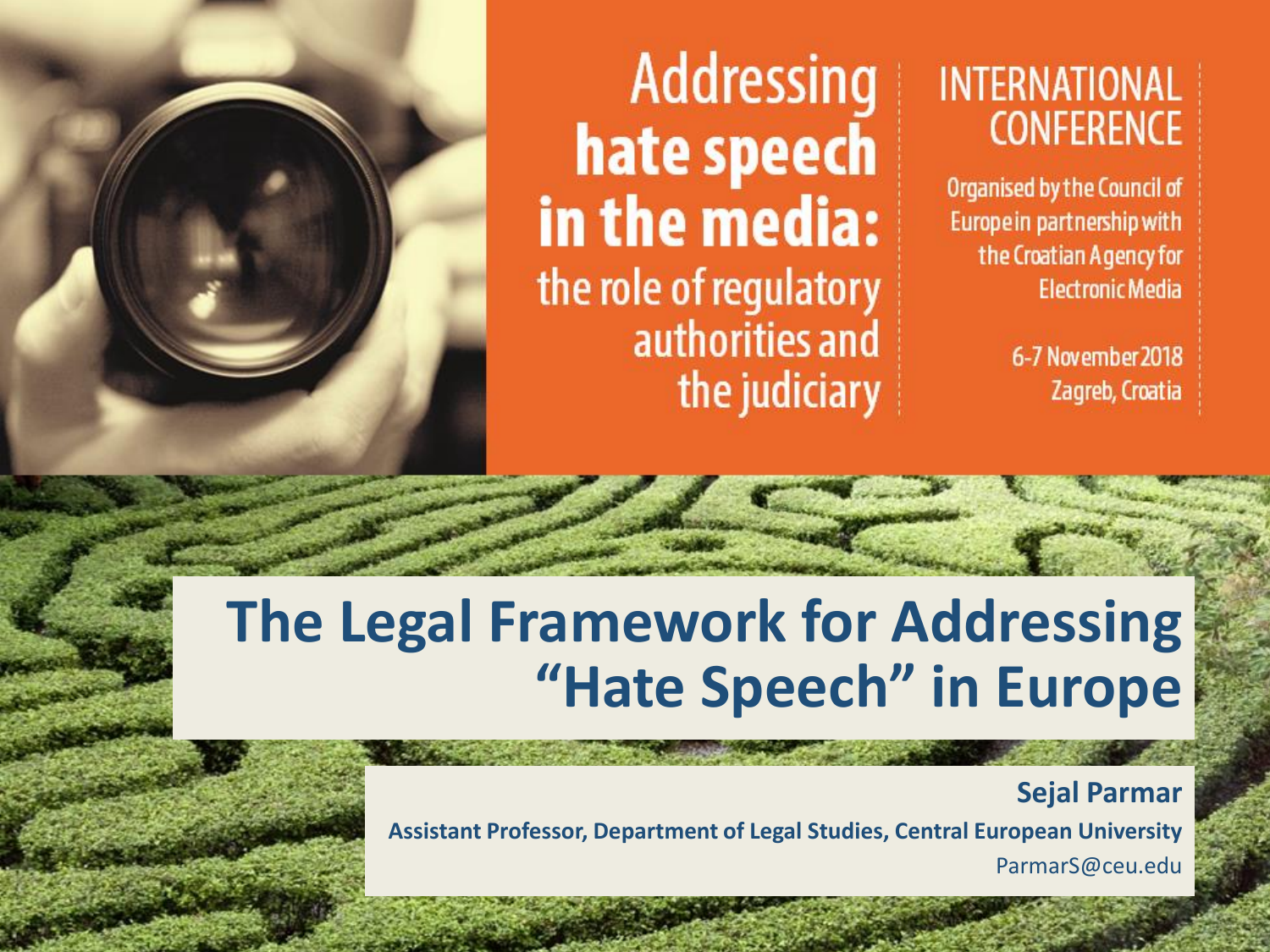## The Legal Framework for Addressing "Hate Speech" in Europe

- **1. What is "hate speech"?**
- **2. What are the limits of freedom of expression under the ECHR?**
- **3. How and why do these standards matter for regulatory authorities and judiciaries?**
- **4. Key Recommendations**
- **5. Sources**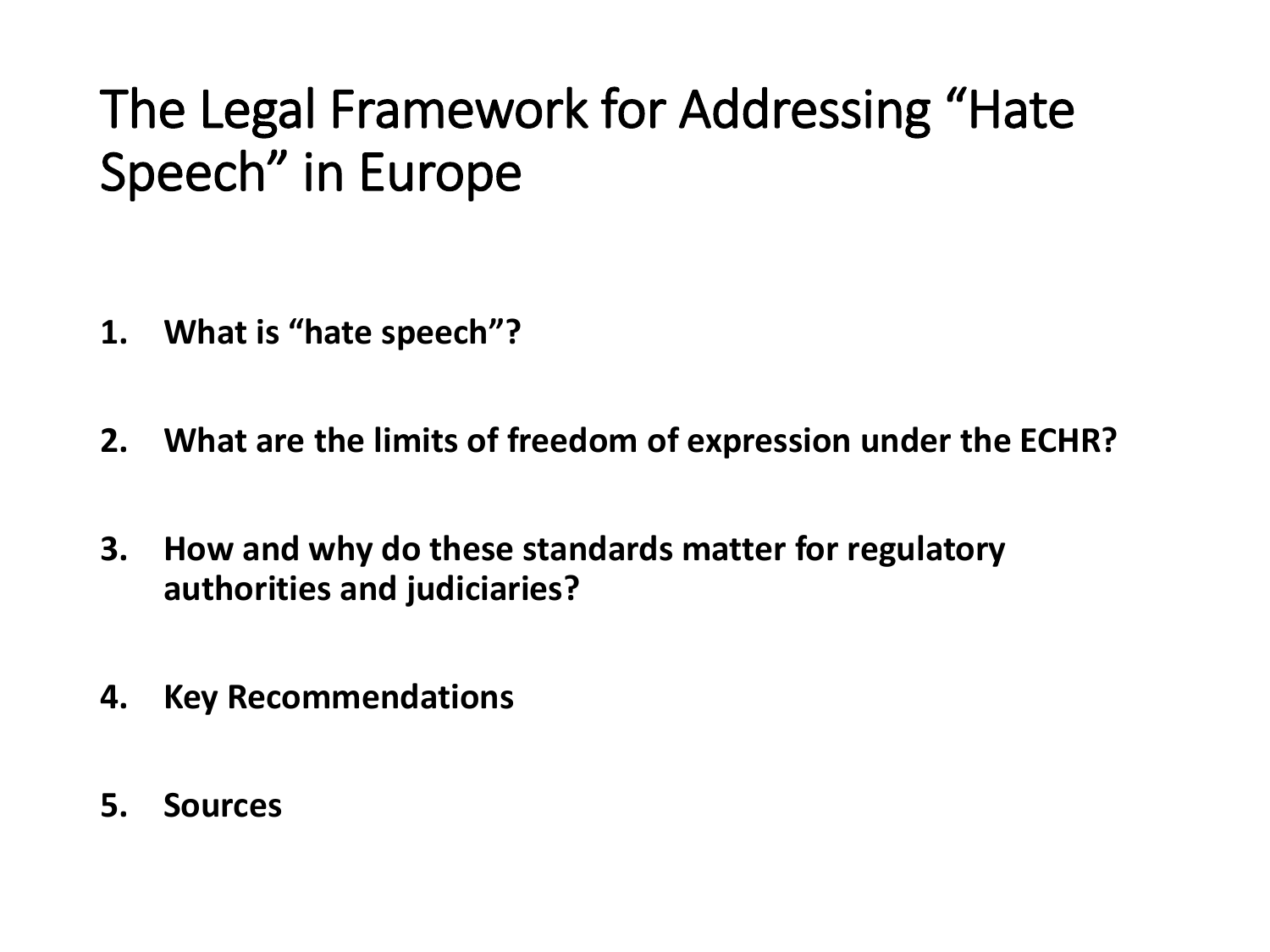## 1. Defining "hate speech"

#### **1. No international definition of "hate speech"**

- Article 19, International Covenant on Civil and Political, 1966 (freedom of opinion and expression)
- Article 20, International Covenant on Civil and Political Rights, 1966
	- "Any advocacy of national, racial or religious hatred that constitutes incitement to discrimination, hostility or violence shall be prohibited by law"
- Article 4, International Convention on the Elimination of Racial Discrimination, 1965
	- States "shall declare an offence punishable by law all dissemination of ideas based on racial superiority or hatred, incitement to racial discrimination, as well as all acts of violence or incitement to such acts against any race or group of persons of another colour or ethnic origin, and also the provision of any assistance to racist activities, including the financing thereof"
- Key soft law instruments:
	- General Comment No 34, Human Rights Committee on Article 19, ICCPR (2012)
	- Rabat Plan of Action on the prohibition of advocacy of national, racial or religious hatred that constitutes incitement to discrimination, hostility or violence (2012)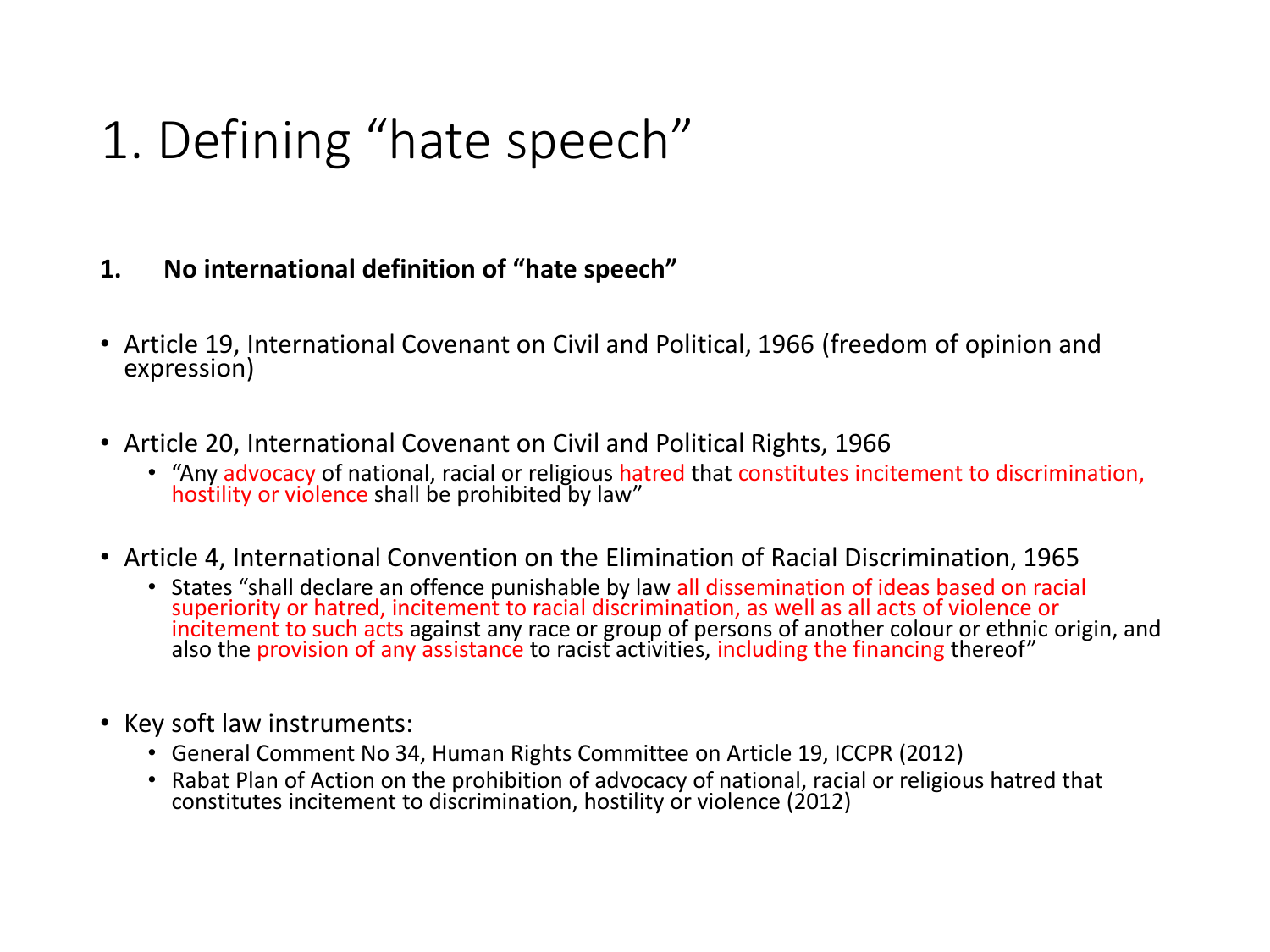### **2. Council of Europe (non-binding) definitions exist**

- Committee of Ministers of the Council of Europe Recommendation No R 97(20) 30.10.1997 on "hate speech"
	- "all forms of expression which spread, incite, promote or justify racial hatred, xenophobia, antisemitism or other forms of hatred based on intolerance, including: intolerance expressed by aggressive nationalism and ethnocentrism, discrimination and hostility against minorities, migrants and people of immigrant origin"
- European Commission against Racism and Intolerance (ECRI), General Policy Recommendation No 15 on "hate speech" 8.12.2016
	- "the use of one or more particular forms of expression namely, the advocacy, promotion or incitement of the denigration, hatred or vilification of a person or group of persons, as well any harassment, insult, negative stereotyping, stigmatization or threat of such person or persons and any justification of all these forms of expression – that is based on a nonexhaustive list of personal characteristics or status that includes "race", colour, language, religion or belief, nationality or national or ethnic origin, as well as descent, age, disability, sex, gender, gender identity and sexual orientation"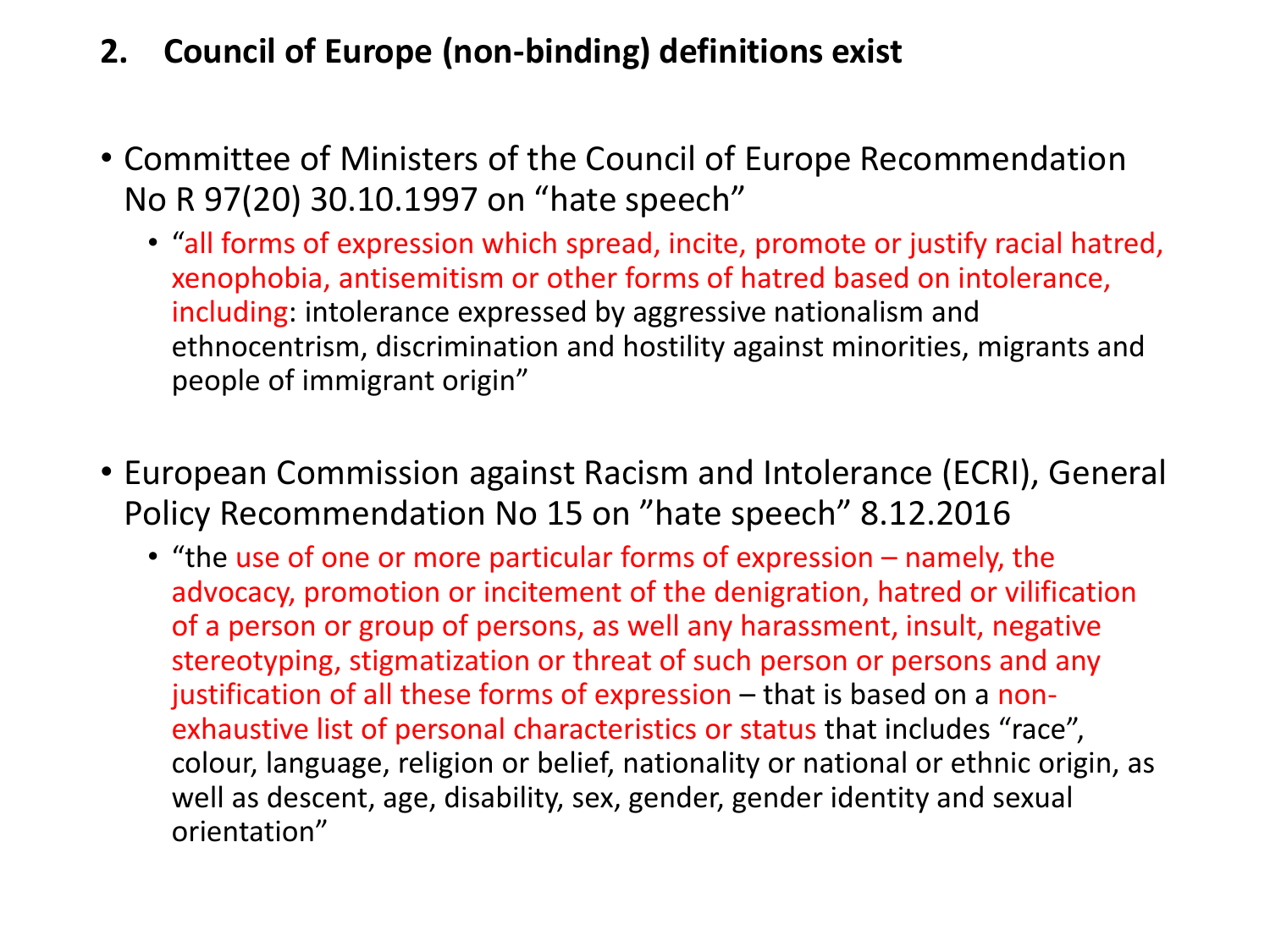### **3. EU approach to "hate speech"**

- Council framework decision on "combating certain forms and expressions of racism and xenophobia by means of criminal law" 2008/913/JHA, 28.11.2008
	- Intentional conduct:
		- "publicly inciting to violence or hatred directed against a group of persons or a member of such a group defined by reference to race, colour, religion, descent or national or ethnic origin"
		- "publicly condoning, denying or grossly trivialising crimes of genocide, crimes against humanity and war crimes as defined in Articles 6, 7 and 8 of the Statute of the International Criminal Court..." and in "Article 6 of the Charter of the International Military Tribunal appended to the London Agreement of 8 August 1945 ..."
	- "Member States may choose to punish only conduct which is *either* carried out in a manner likely to disturb public order or which is threatening, abusive or insulting" (emphasis added)
	- Basis for European Commission, Code of Conduct on Countering Illegal Hate Speech 31.05.2016: voluntary commitment by Facebook, YouTube, Twitter, Microsoft, and Instagram to counter spread of hate speech online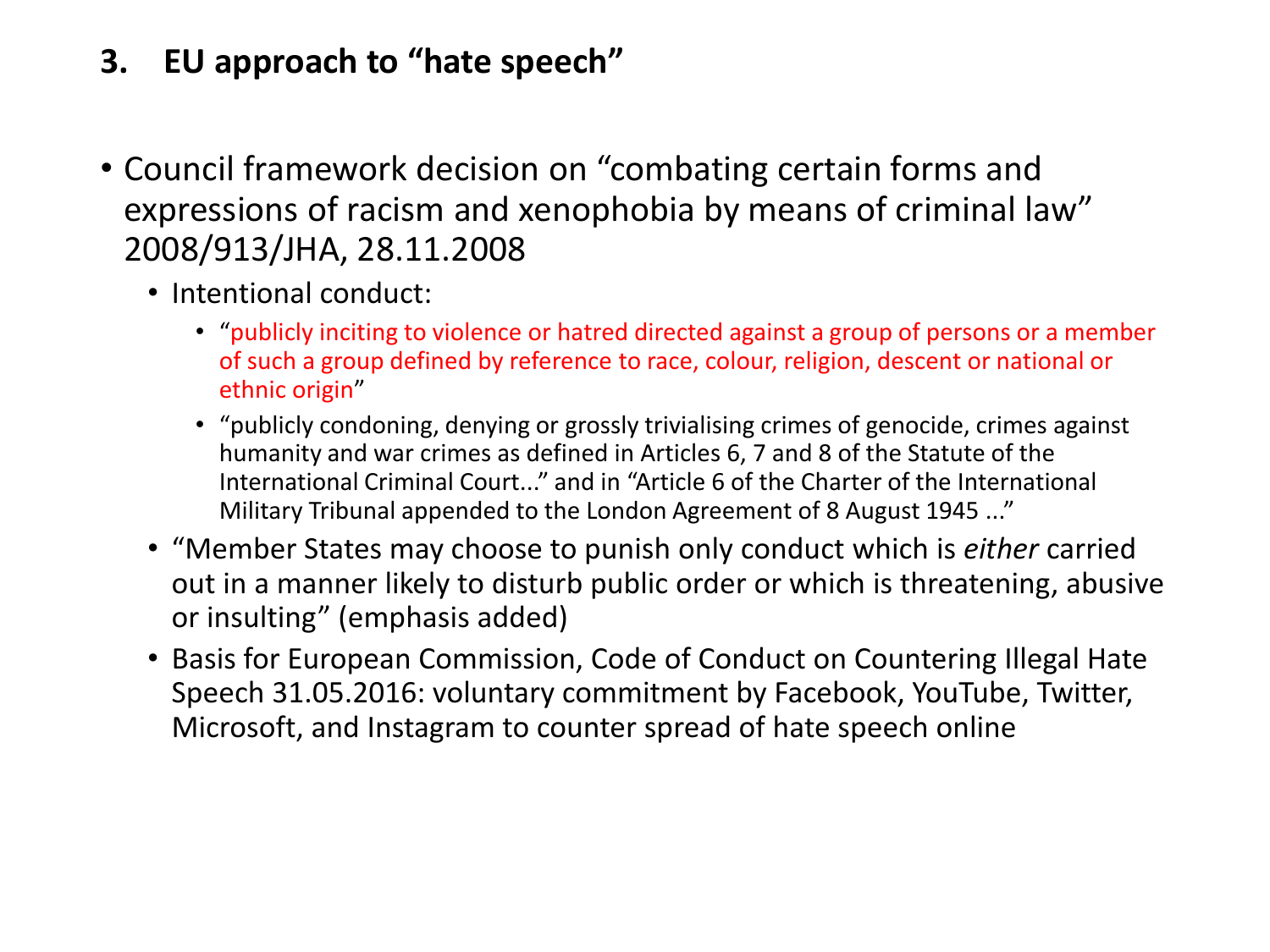## 2. The limits of freedom of expression

#### **1. Key treaty provision on freedom of expression (and its limits)**

• Article 10, European Convention on Human Rights, 1950

"1. Everyone has the right to freedom of expression. This right shall include freedom to hold opinions and to receive and impart information and ideas without interference by public authority and regardless of frontiers. This article shall not prevent States from requiring the licensing of broadcasting, television or cinema enterprises.

2. The exercise of these freedoms, since it carries with it duties and responsibilities, may be subject to such formalities, conditions, restrictions or penalties as are prescribed by law and are necessary in a democratic society, in the interests of national security, territorial integrity or public safety, for the prevention of disorder or crime, for the protection of health or morals, for the protection of the reputation or rights of others, for preventing the disclosure of information received in confidence, or for maintaining the authority and impartiality of the judiciary."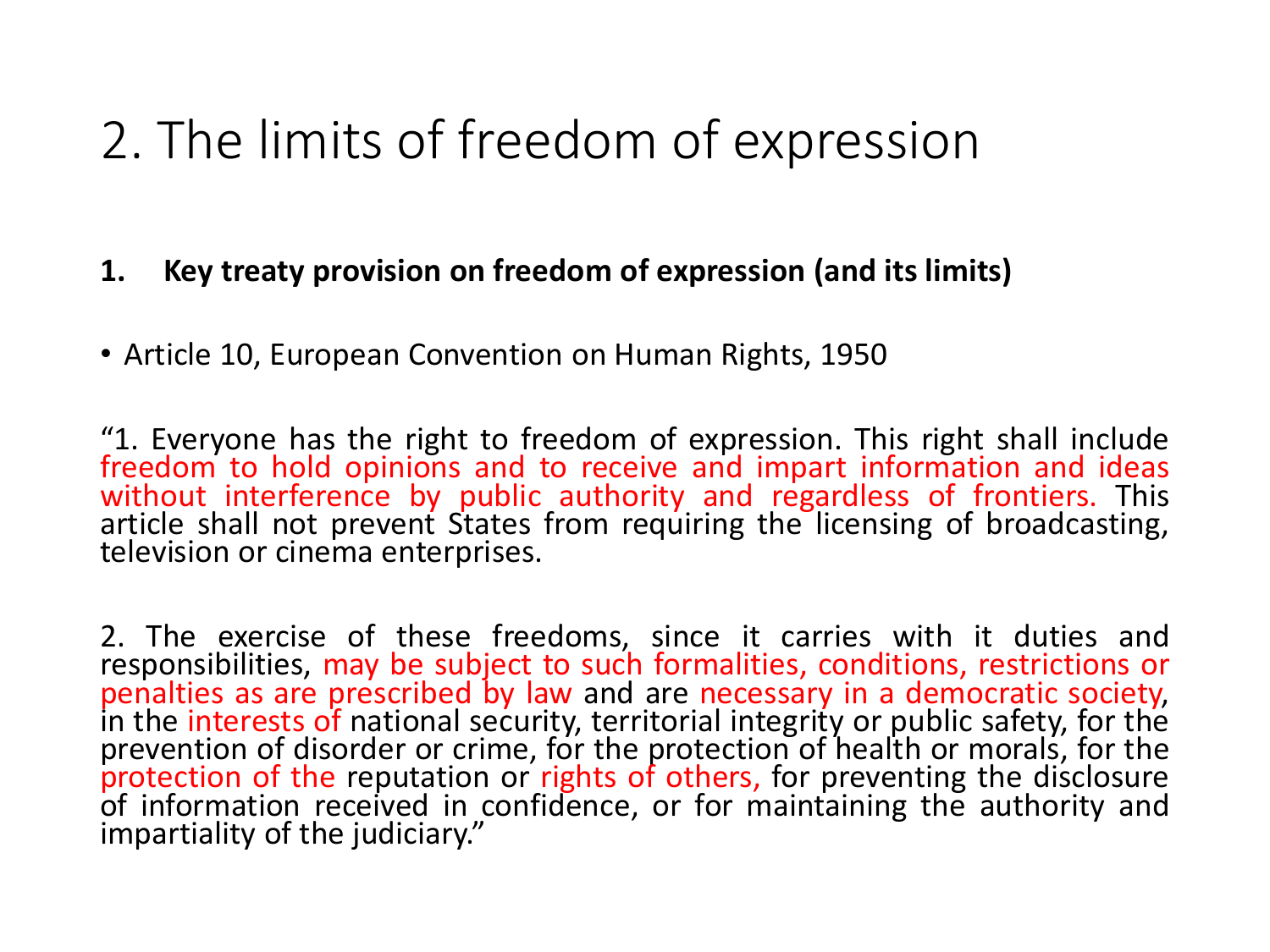#### **2. General approach of European Court of Human Rights to "hate speech"**

- ECtHR uses term "hate speech" throughout its case-law
- Yet no precise meaning of and no specific test/criteria for it (problematic)
- Instead, a case-by-case approach applied
- ECtHR jurisprudence reflects freedom of expression and equality (and human dignity) as essential for democratic and pluralistic society envisaged by ECHR
	- "freedom of expression…is applicable not only to 'information' or 'ideas' that are favourably received or regarded as inoffensive or as a matter of indifference, but also to those that offend, shock or disturb the State or any sector of the population. Such are the demands of that pluralism, tolerance and broadmindedness without which there would be no democratic society." Handyside v UK (1976)
	- "...[T]olerance and respect for the equal dignity of all human beings constitute foundations of a democratic, pluralistic society. That being so, as a matter of principle it may be considered necessary in certain democratic societies to sanction or even prevent all forms of expression which spread, incite, promote or justify hatred based on intolerance ..., provided that any .. 'restrictions'... imposed are proportionate to the legitimate aim pursued." Erbakan v Turkey (2006)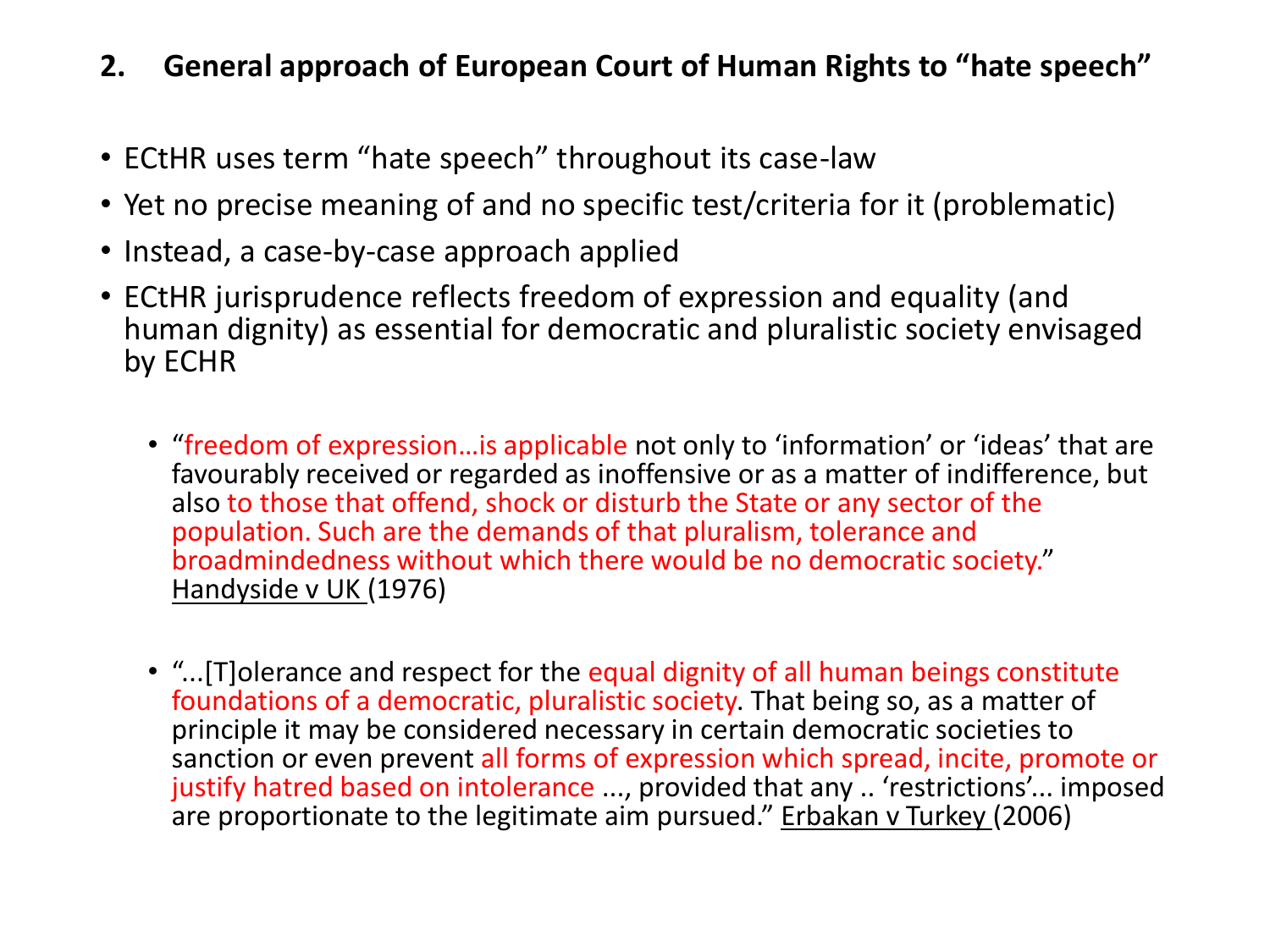- **3. Application of "abuse of rights clause"**
- Article 17, ECHR

"Nothing in this Convention may be interpreted as implying for any State, group or person any right to engage in any activity or perform any act aimed at the destruction of any of the right and freedoms set forth herein or at their limitation to a greater extent than is provided for in the Convention."

- "Guillotine provision"
- Prevents consistent substantive engagement and analysis of speech restrictions under Article 10 ECHR (three part test)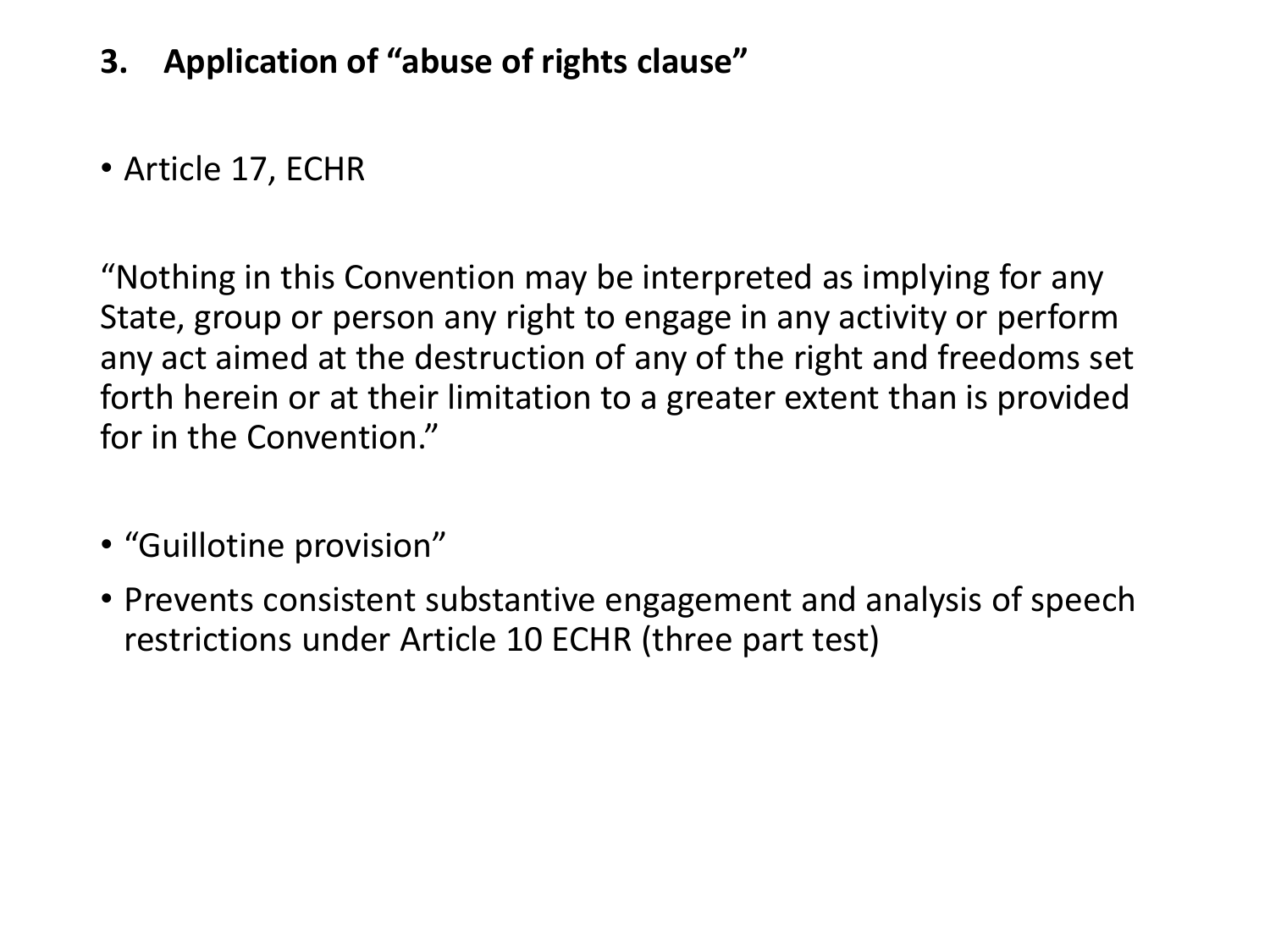- Under Article 17 ECHR, ECtHR has found inadmissible and no violation of Article 10 ECHR in relation to following cases involving criminal convictions:
	- of a BNP (extreme right wing party) member for **anti-Muslim hate speech** displaying poster depicting Twin Towers in flame with the words "Islam out of Britain – Protect the British People" in window of his flat Norwood v UK (2004)
	- of school teacher for **incitement to racial hatred** for article in school newspaper Seurot v France (2004)
	- of owner and editor of newspaper for **incitement to racial hatred (anti-Semitic)** Pavel Ivanov v Russia (2007)
	- of author for **Holocaust denial** (incitement of hatred against Jews) Garaudy v France (2003)
	- of comedian for **anti-Semitic insults through performance** M'Bala M'Bala v France (2015)
	- for expressions of **support of totalitarian doctrines** or calling for restoration of totalitarian regime, **Nazi ideology** or activities Communist Party of Germany v Federal Republic of Germany (1957), BH, MW, HP, GK v Austria (1989), Honsik v Austria (1995), Nachtmann v Austria (1998), Schimanek v Austria (2000)
- But inconsistency reliance on Article 17 ECHR
- See following convictions which were assessed under Article 10 ECHR and violations of provision were found
	- of individual for displaying striped Arpád flag with controversial historical connotations near a demonstration against racism and hatred Fáber v Hungary (2012)
	- of authors who had publicly defending war crimes and crimes of collaboration in a daily newspaper (decision partly based on fact 40 years had passed) Lehideux v Isorni v France (1998)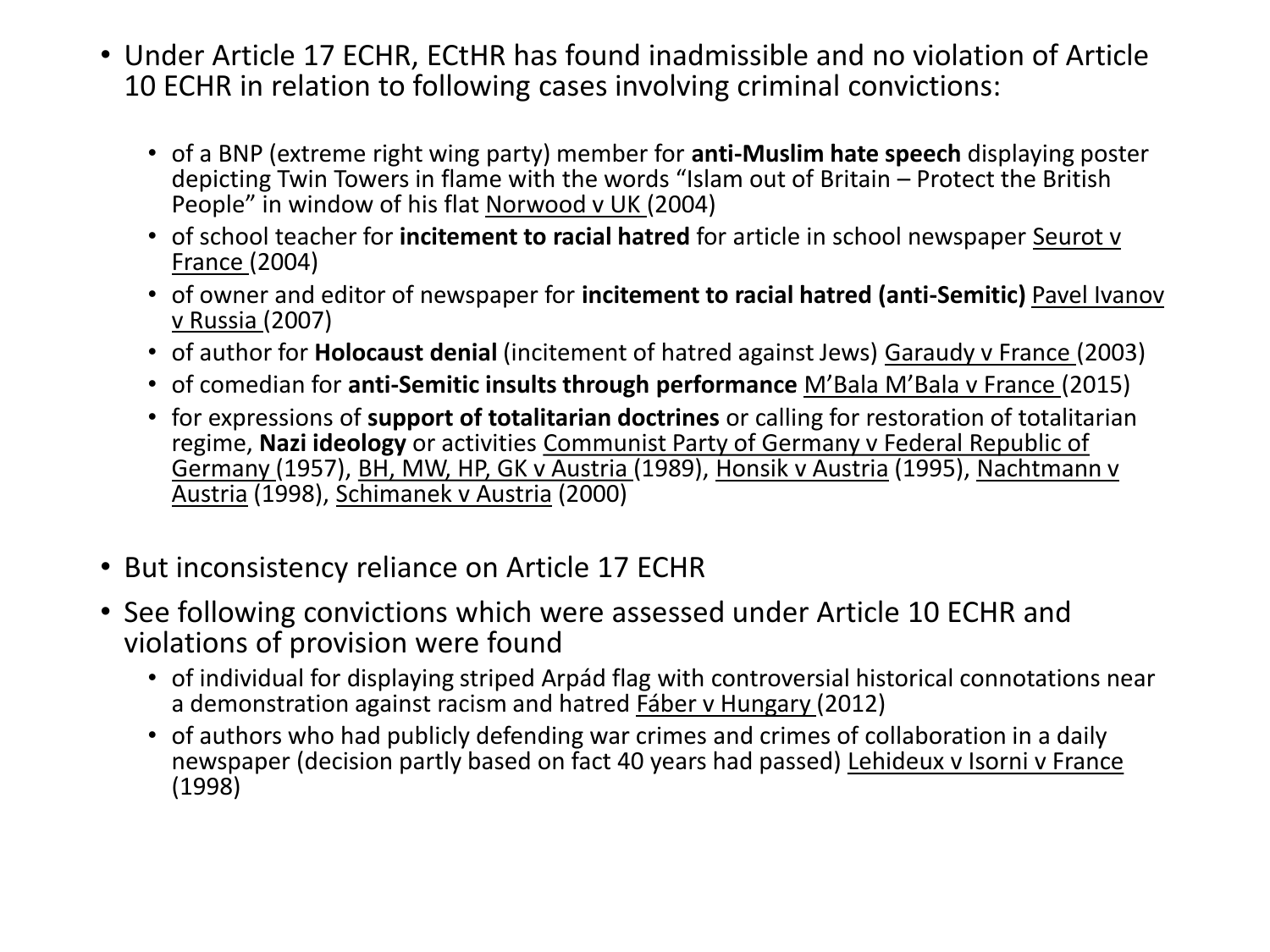- **4. Key cases on relationship between freedom of expression and "hate speech" under Article 10 ECHR**
- **Media exposure of racism is not "hate speech": Jersild v Denmark (1994)**
- Facts: Applicant journalist Jens Olaf Jersild convicted for aiding and abetting dissemination of racist statements in televised interview of extreme right wing group "Greenjackets"
- ECtHR judgment:
	- Violation of Article 10 ECHR as conviction was not necessary in a democratic society
	- Considerations:
		- **Journalistic autonomy**: Not for ECtHR/national courts to substitute their own views for those of the press as to techniques of reporting
		- **Form**: "Potential impact of the medium"
		- **Context**:
			- Applicant taken knew in advance that racist statements were likely to be made, had encouraged them, had edited the item, without his involvement they would not have been disseminated or punished
			- Introduction invited viewer to see programme in context of Danish debate on racism, item broadcast was serious Danish news programme, intended for well-informed audience; film showed "racist statements were part of a generally anti-social attitude of the Greenjackets"
		- **Intention**:
			- Purpose was not racist
			- Reporting sought to "**expose, analyse and explain**" this group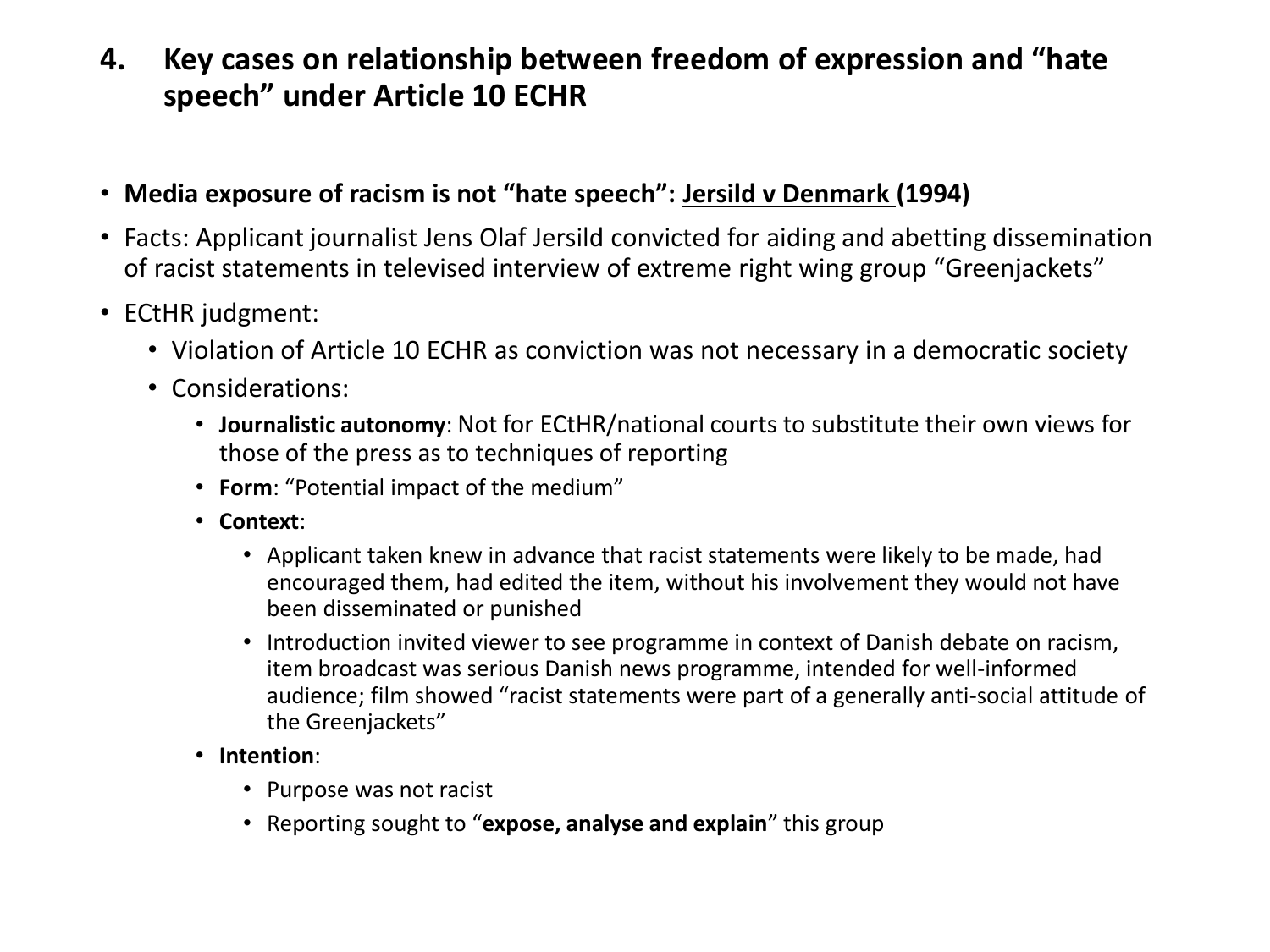### • **Defending Sharia is not "hate speech": Günduz v Turkey (2003)**

- Facts: Applicant, leader of Islamic sect, convicted for incitement to religious hatred for comments during a live studio debate, condemning democratic principles, calling for introduction of Sharia law;
- ECtHR judgment:
	- Violation of Article 10 ECHR
	- Considerations:
		- **Context**: animated public discussion which sought to present unorthodox views, topic of (in)compatibility of democracy and Islam were of public debate and general interest
	- Significantly, "mere fact of defending sharia, without calling for violence to establish it, cannot be regarded as 'hate speech'"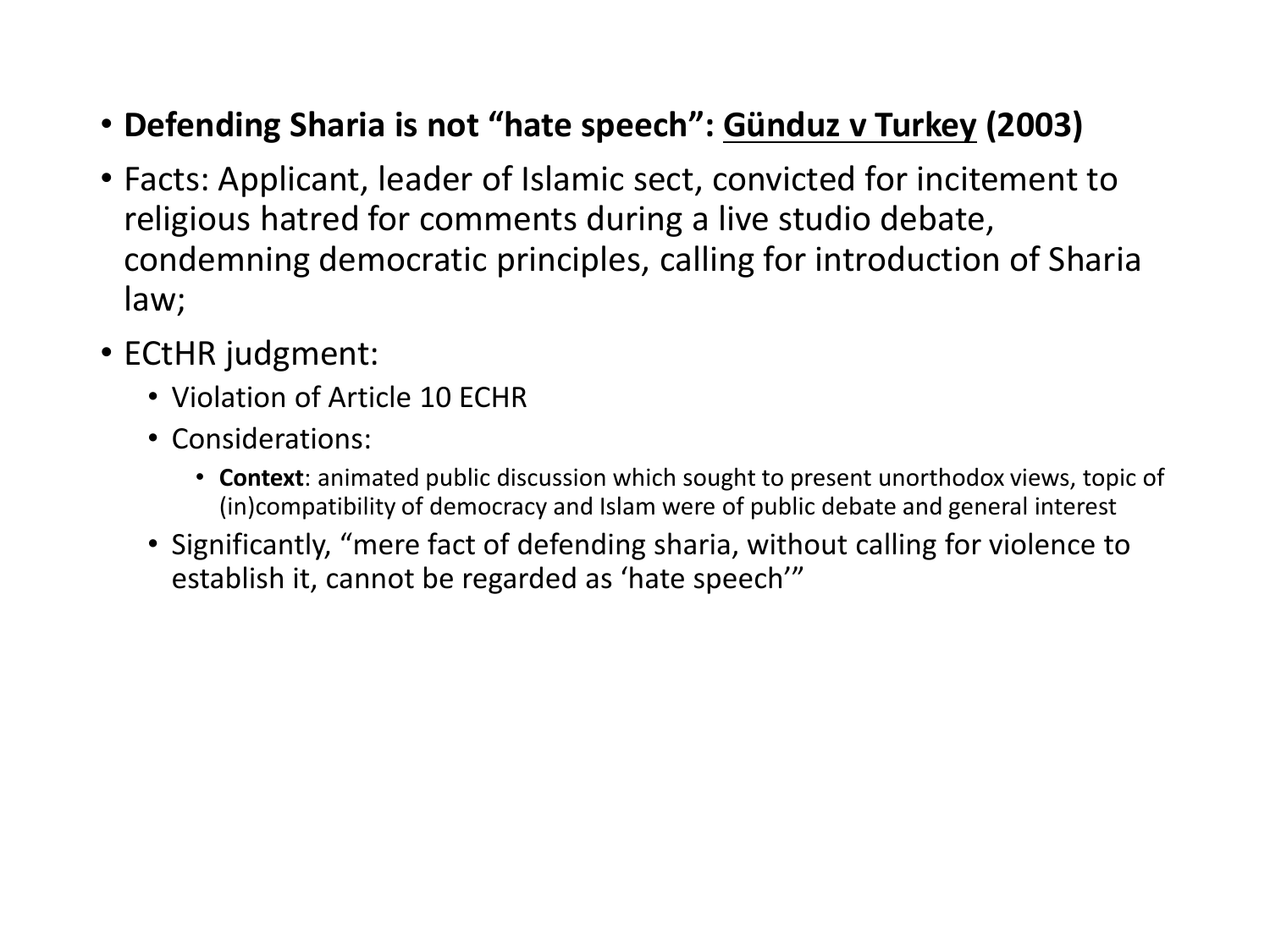- **Homophobic "hate speech" (ie beyond race and religion): Vejdeland and others v Sweden (2012)**
- Facts: Applicants convicted for distributing approx. 100 leaflets which were offensive to gay people, including in or on pupils' lockers (homosexuality as "deviant sexual proclivity, "morally destructive", responsible for HIV/AIDS); they claimed their purpose was to start a debate
- ECtHR judgment:
	- No violation of Article 10 FCHR
	- Statements had constituted "serious and prejudicial statements", even if they had not been a direct call for hateful acts
	- Emphasis that discrimination based on sexual orientation is as serious as discrimination based on race, origin or colour
	- Interference with freedom of expression was reasonably regarded as necessary in a democratic society for the protection of the rights of others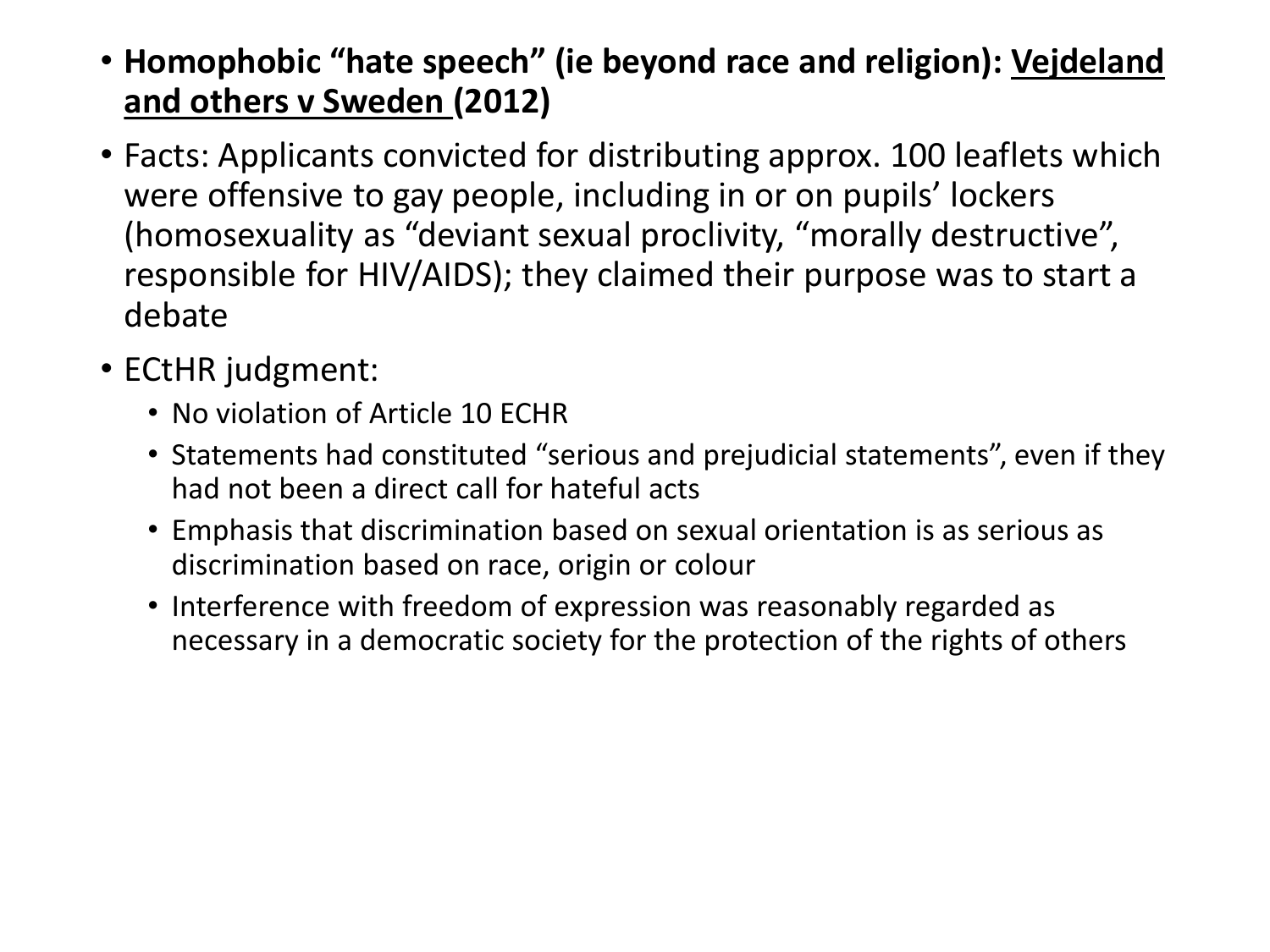• **News portals may be liable for online "hate speech" by third-parties**

#### • **MTE and Index v Hungary (2016)**

- Facts: Applicants, self-regulatory body of Internet content providers and Internet news portal, complained about obligation imposed upon them to moderate contents of comments made by readers on their websites, including offensive and vulgar ones following opinion criticizing misleading practices of two real estate sites
- ECtHR judgment:
	- Violation of Article 10 ECHR
	- While Internet new portals were not publishers, but had to assume certain responsibilities
	- But Hungarian authorities had not carried out proper balancing between competing rights - right to freedom of expression and right to respect for commercial reputation
	- Contrast with Delfi

### • **Delfi v Estonia (2015)**

• ECtHR upheld liability of commercially-run Internet portal for offensive comments of readers because case involved pivotal elements of "hate speech" and incitement to violence (ie unlawful speech)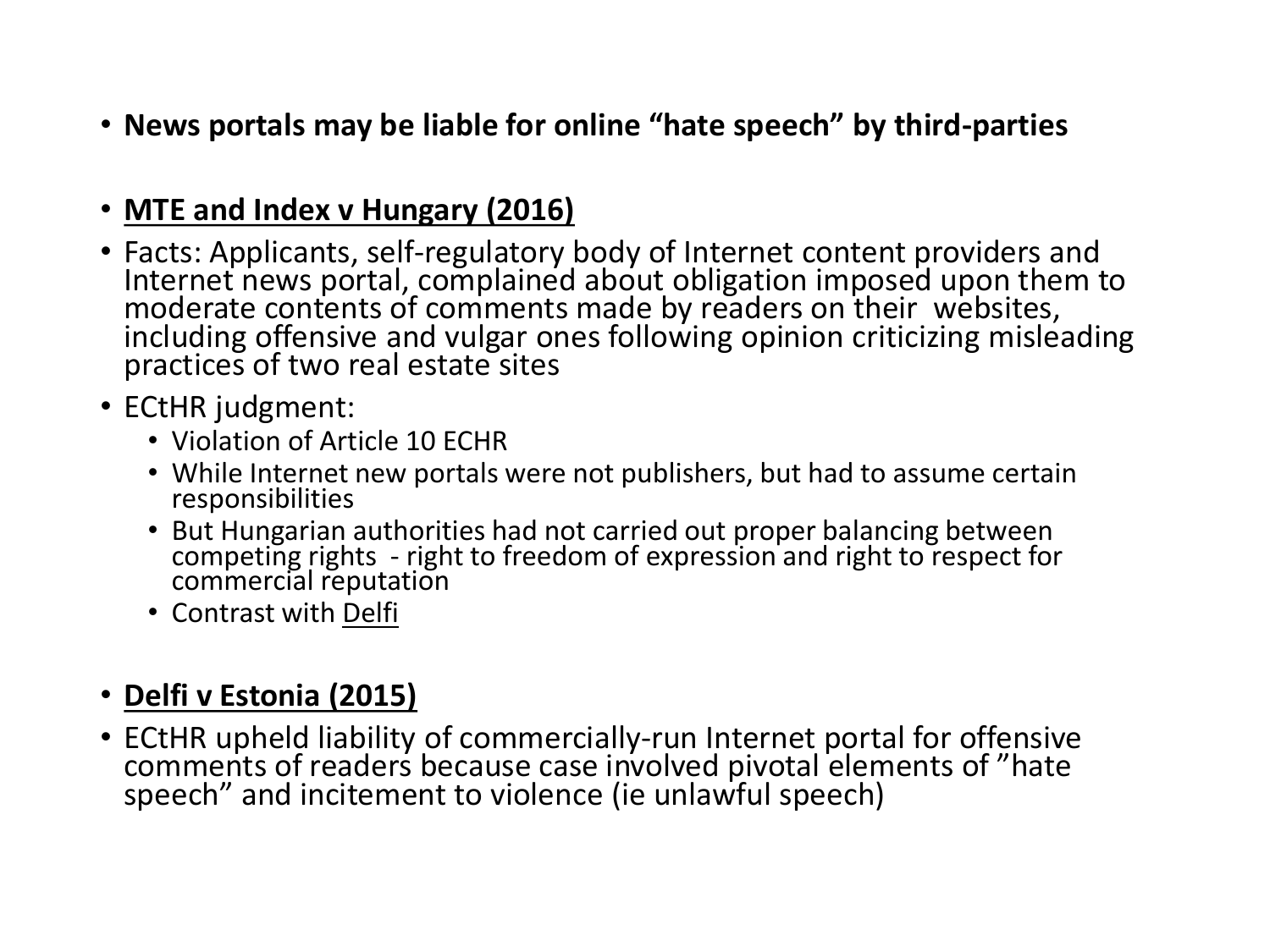## 3. Importance of standards on "hate speech"

### **1. As a matter of law**

- States required to give international human rights treaties, including ECHR, domestic legal effect
- ECtHR judgments are binding on states (including its courts and regulatory authorities)

### **2. As substantive policy guidance**

• Reflection upon, interpretation and adjudication of ECHR protection on freedom of expression through ECtHR jurisprudence can help to assess approaches of state (including regulatory authorities and courts) and non-state actors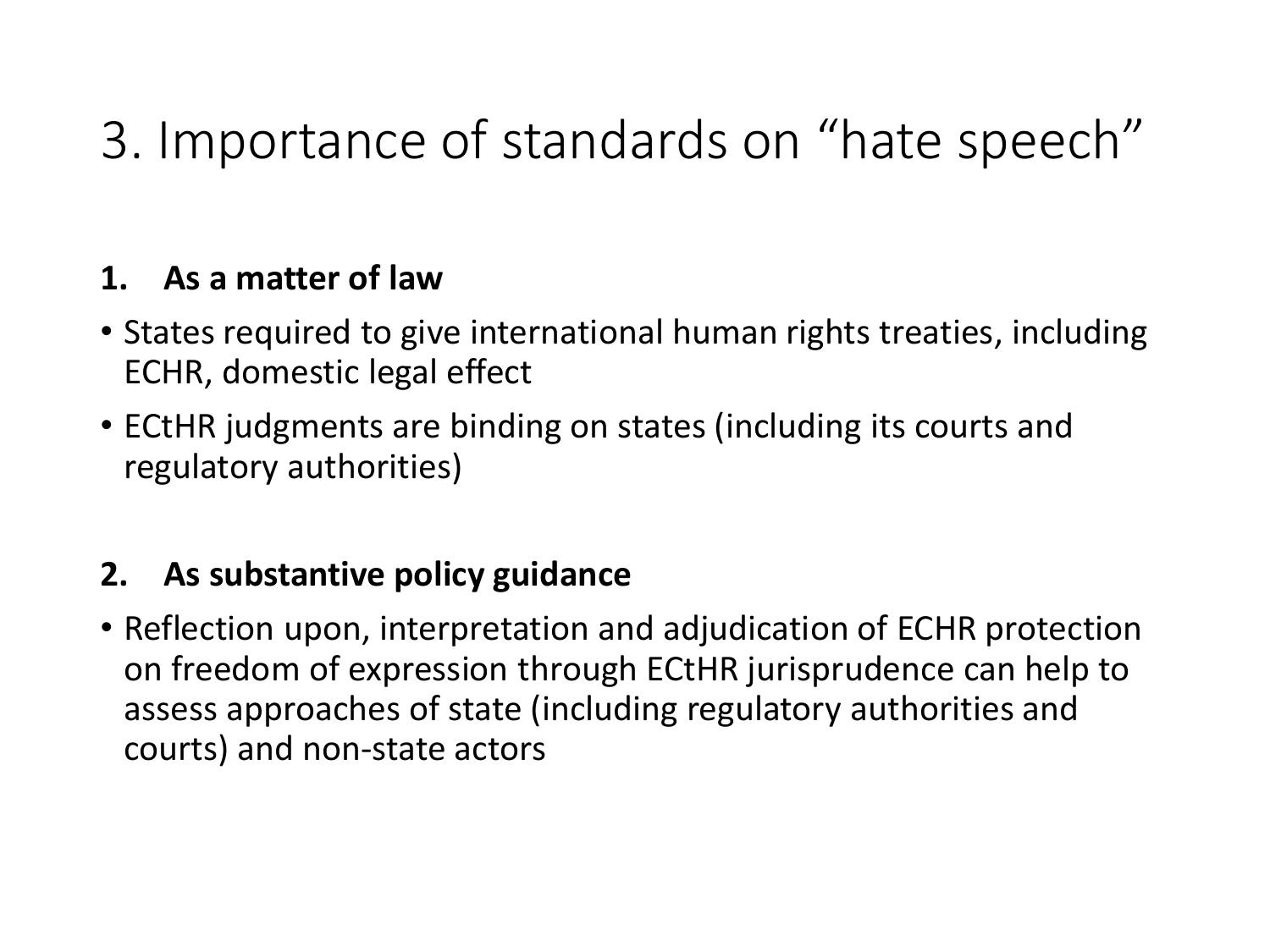### **3. Actual work of regulatory authorities and judiciaries**

- A pressing contemporary issue across societies
- Issue of "hate speech" covered by media laws, criminal codes, codes of conduct/ethics
- Some regulatory authorities have power to issue sanctions for breaches of rules, others do not
- Variability of regulatory authorities' complaints mechanisms (scope, accessibility, outcomes/sanctions)
- Courts deciding cases on criminal incitement and "hate speech", with a lack of understanding of relevant human rights standards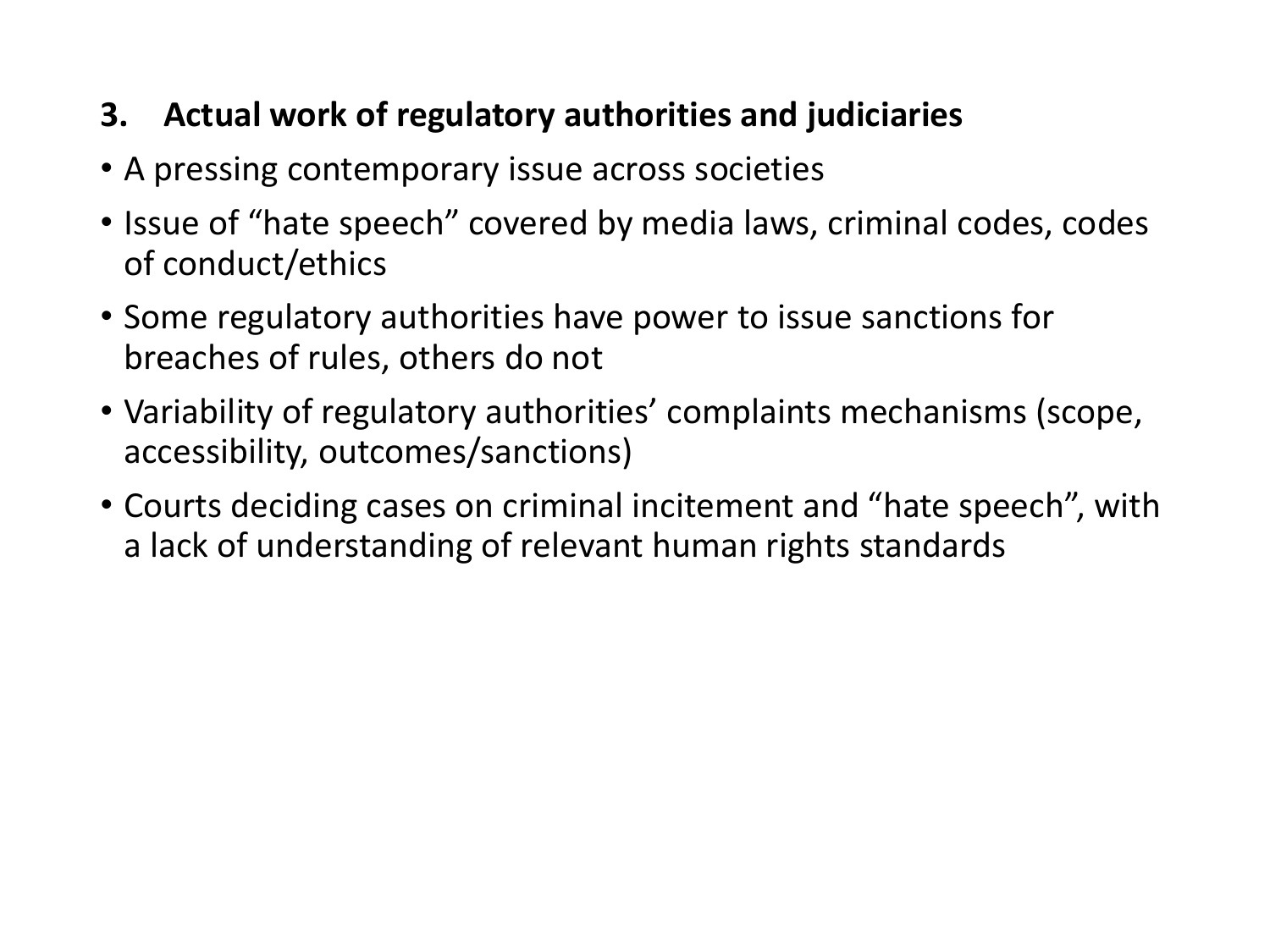## 4. Key recommendations

#### **1. Independence and trust**

- Regulatory authorities must be independent from government in law, fact and through financial arrangements, is publicly accountable, and operates transparently
- Courts must be independent and have trust

#### **2. Judicial training**

• Judiciary (as well as law enforcement agencies and other key state actors) should be provided with training on standards on "hate speech", particularly on issues concerning online "hate speech"

#### **3. Regulatory authorities**

• Regulators should develop, publish and apply clear policy guidelines on "hate speech", promote an easily accessible complaint procedure, promote awareness of their role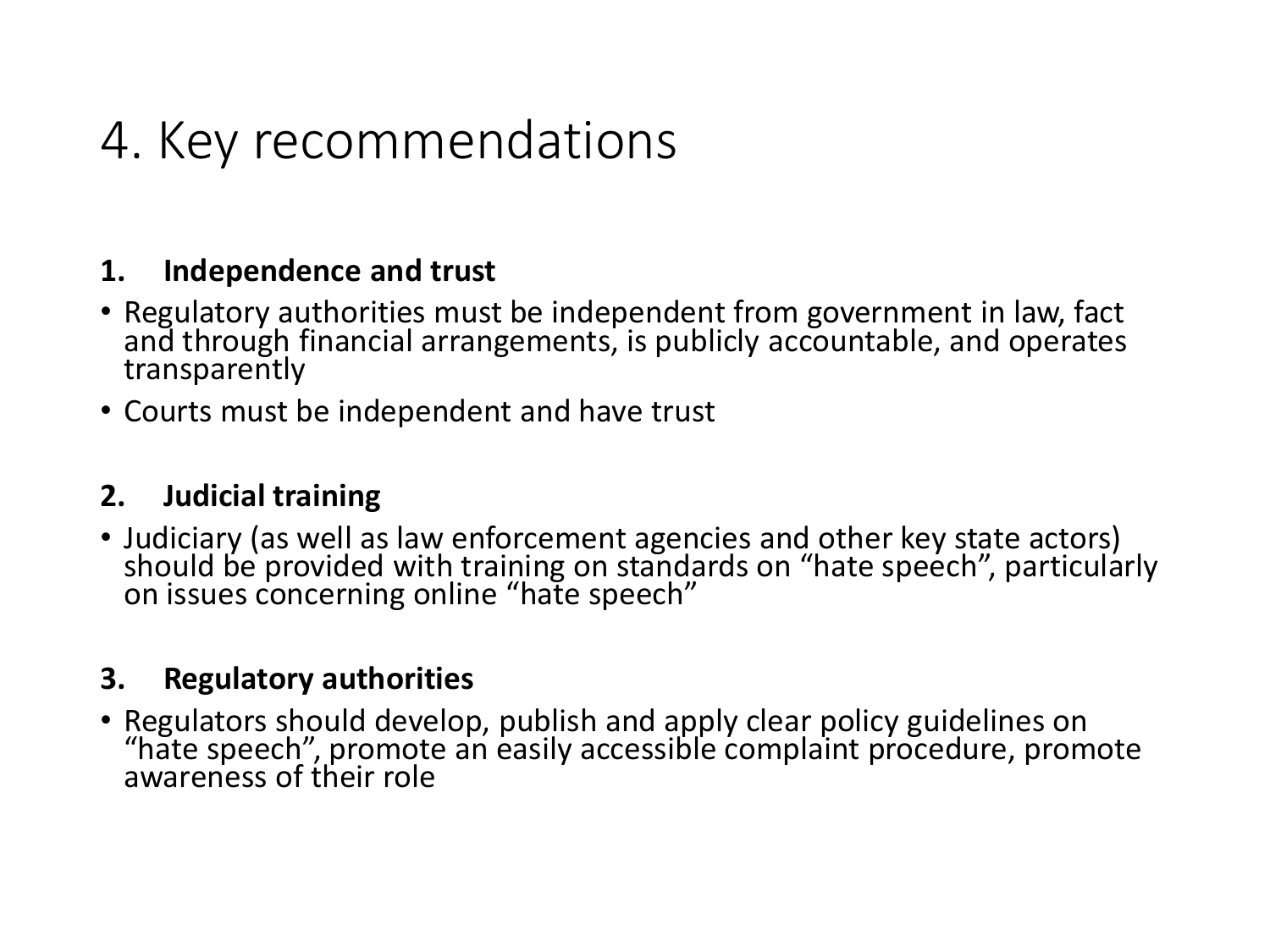- **4. Comprehensive toolbox of responses to "hate speech" (general considerations)**
- Legal measures
	- Criminal sanctions
	- Civil and administrative remedies
	- Comprehensive non-discrimination law
- Non-legal measures
	- Public policy framework promoting pluralism and diversity in the media, including through adoption of voluntary codes, self-regulation
	- Policies, practices nurturing social consciousness of public officials especially police, security forces, members of judiciary
	- Ethical guidelines for political parties regarding conduct of their representatives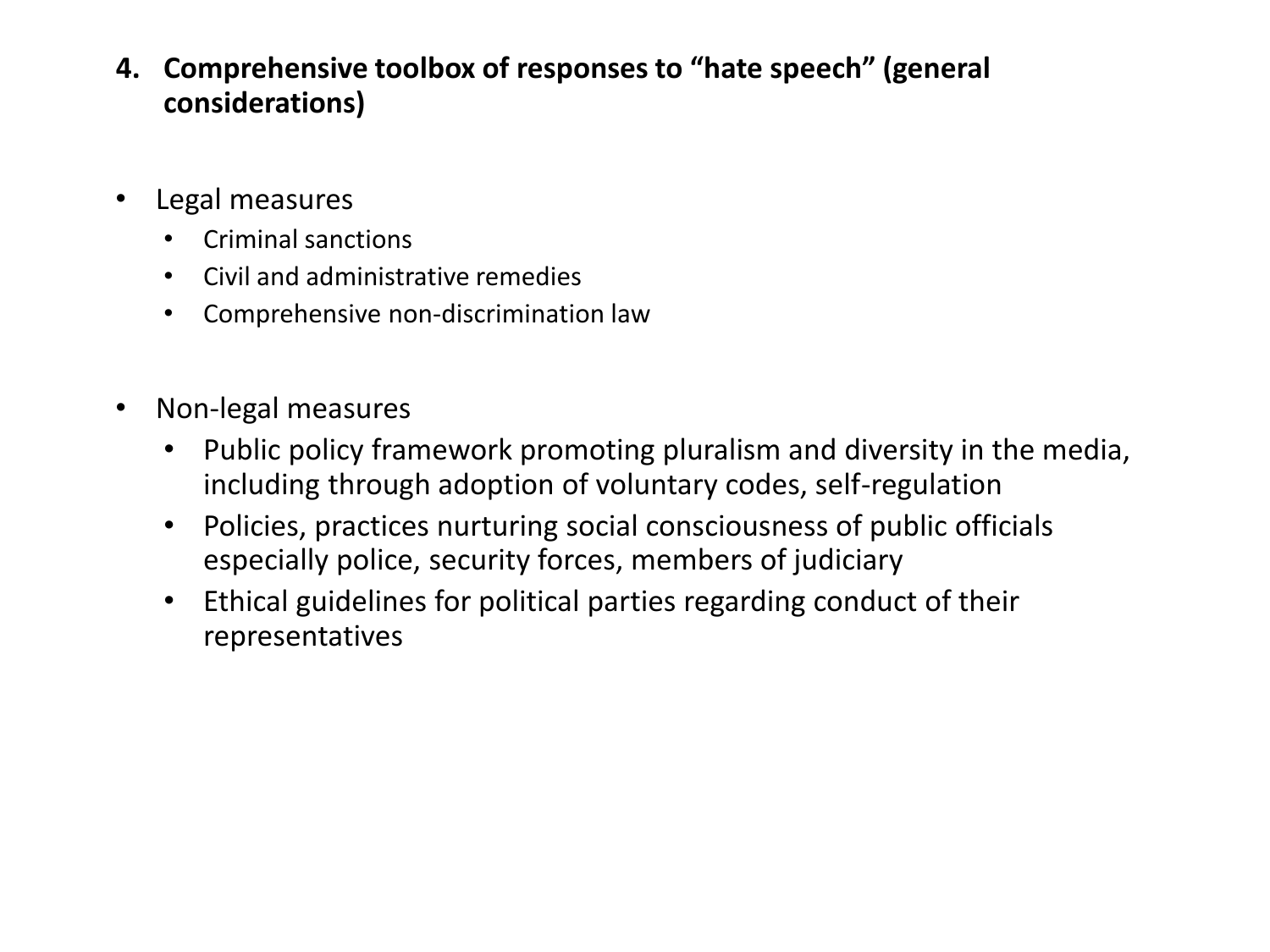## 5. Useful sources

- European Court of Human Rights Factsheet on hate speech, June 2018
- ARTICLE 19, *Responding to 'hate speech': Comparative overview of six EU countries* (2018)
- Council of Europe, Media Regulatory Authorities and Hate Speech, June 2017
- Rabat Plan of Action on the prohibition of advocacy of national, racial or religious hatred that constitutes incitement to discrimination, hostility or violence (2012)